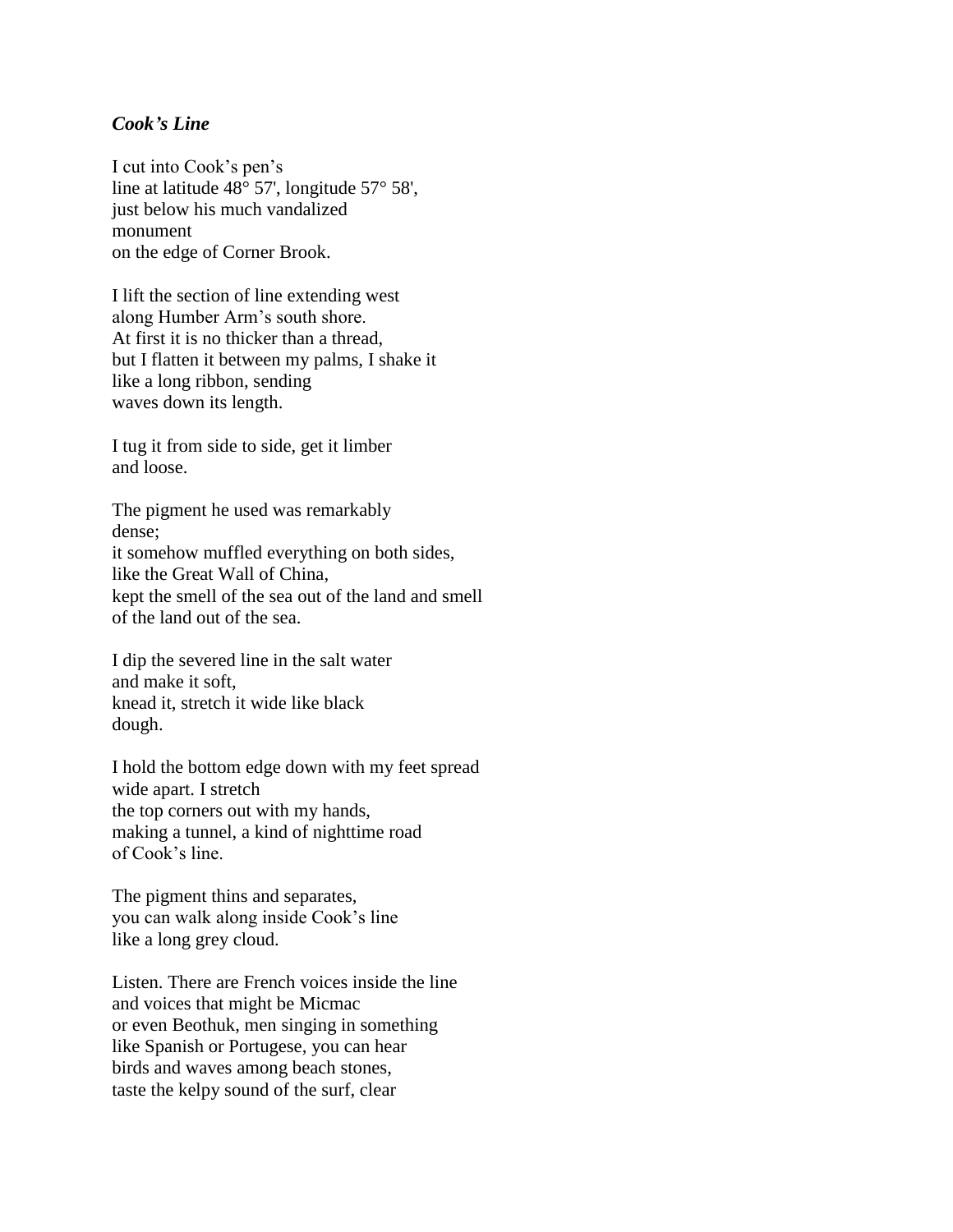serum of mussel juice, clams' fine squirts.

I take my cassette recording of Alfred saying: "There's nar fish be d' wharf clar of a sculpin." and throw that down inside Cook's line.

I take the photos out of all the groc and confs and take-outs between Corner Brook and Lark Harbour and throw them down inside Cook's line,

then I throw in the C & E Takeout itself and the John's Beach church that used to be in my grade three geography book,

and I pick up all the kids hitchhiking in Mount Moriah and drive them to the side of Cook's line and let them out and watch them go running out of sight in the ink mist,

and I pick up a ball that comes bouncing toward me in the street in Curling and pitch it down inside the line, and the ball-hockey players go chasing after it,

and the car that's rocking up and down on its springs in the bushes just off the Cook's Brook Park parking lot, I push it slowly into Cook's line and give it a shove – two startled flushed faces in the rear window –

and I throw in Woods Island and Pissing Horse Falls and the solar orgasm rock and Mad Dog Lake and Lisa and me at the top of Blomidon Head (Is that a caribou in the pond below? Yes, it's moving. No, it isn't. Yes, it is.) And Walt LeMessurier napping in the sun on the rim of Simms Gorge,

and I drag the line over to the start of the Clark's Brook road, and a row of skidoos, the riders all in zipped suits and helmets, roars down inside Cook's line, and the line

is stretched to bursting now, the inside spilling back out to the outside, birds'